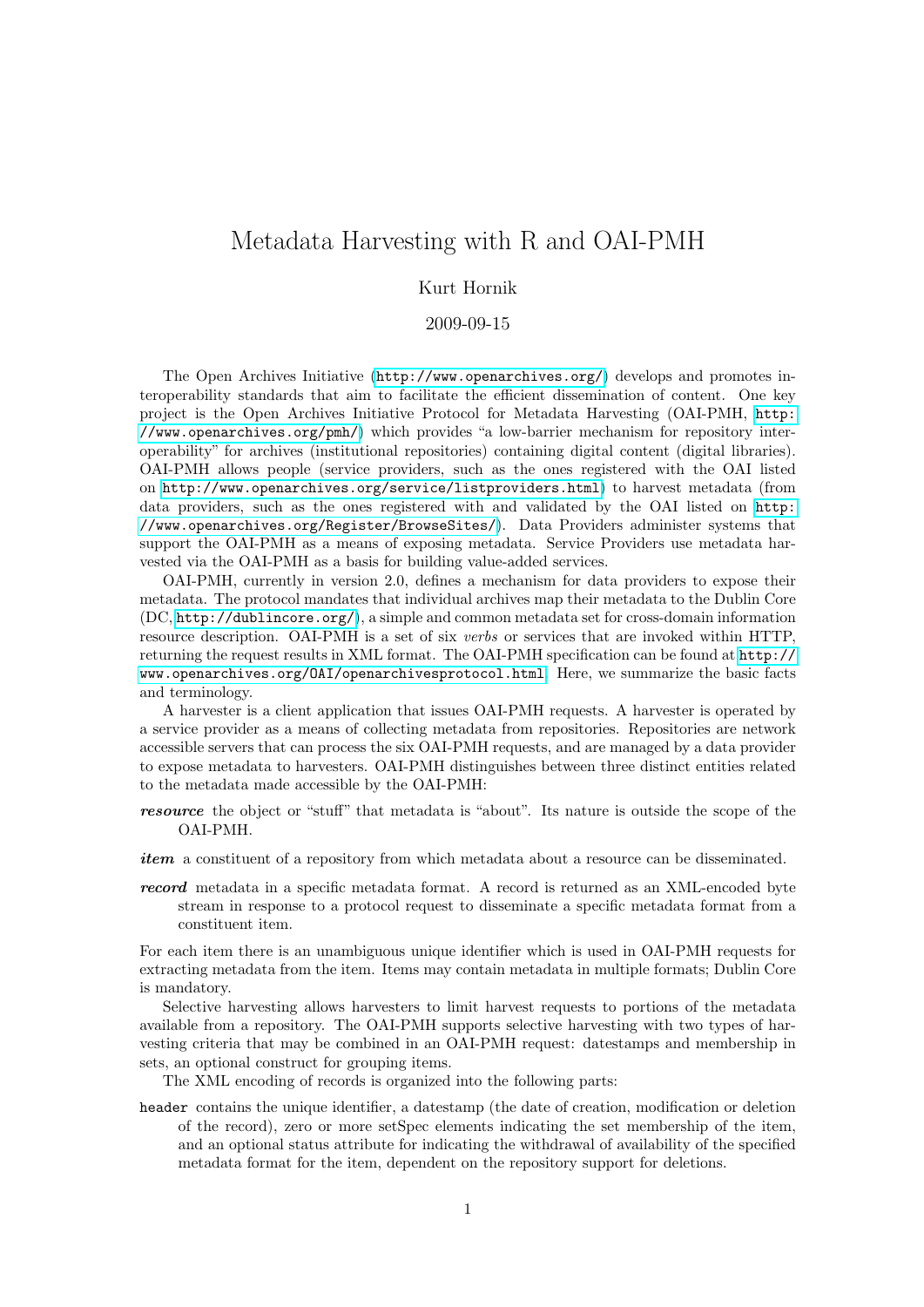metadata a single manifestation (format) of the metadata from an item.

about an optional and repeatable container to hold data about the metadata part of the record. Contents of the containers must conform to an XML Schema. Common uses of these containers include rights statements and provenance statements.

The OAI-PMH verbs (requests) are as follows.

GetRecord retrieve an individual metadata record from a repository.

Identify retrieve information about a repository.

- ListIdentifiers an abbreviated form of ListRecords which retrieves only headers rather than records.
- ListMetadataFormats retrieve the metadata formats available from a repository, or optionally the formats available for a specific item.

ListRecords harvest records from a repository.

ListSets retrieve the set structure of a repository.

Optional arguments to ListRecords and ListIdentifiers permit selective harvesting of headers based on set membership and/or datestamp.

Some of these requests return a list of discrete entities: ListRecords returns a list of records, ListIdentifiers returns a list of headers, and ListSets returns a list of sets. These lists may be large, and it may be practical to partition them among a series of requests and responses. Repositories may reply with incomplete results and a resumption token, which the harvester can use to issue an additional request (and repeat until completion).

The R package OAIHarvester provides functions for performing each of the six OAI-PMH requests. List requests will automatically be re-issued until complete results are obtained. The names of these verb functions start with 'oaih' and follow a "combine words with underscores" scheme (e.g., oaih\_list\_records, corresponding to the OAI-PMH ListRecords verb, for harvesting records). The functions return the actual (aggregated) result of the repository's response to the harvester's request.

In addition to these functions for performing OAI-PMH requests, function oaih\_harvest is a high-level harvester which allows specifying several metadata formats or sets, and giving datestamps as Date or POSIXt date/time objects. Finally, function oaih\_transform provides functionality for transforming the XML results to "useful" R data structures for further processing or analysis. The results of the verb requests are transformed by default.

The ideas underlying these transformations are best illustrated for harvesting records. In a list context, the result is a list of records, each containing the header (with identifier and datestamp and arbitrarily many set specs), metadata in a certain format, and arbitrarily many about entries. Conceptually, we can think of identifier, datestamp, setSpec, metadata and about as *variables* "observed" for the items in the repository as cases, suggesting the usual rectangular case by variables data organization. When obtaining a single record, it seems natural to transform to a list with these variables. If the rectangular data structure were a data frame, selecting one row (corresponding to a single record) would not straightforwardly yield the single record list transformation (because subscripting list variables in the data frame would give length one sublists rather than the elements). Thus, in the rectangular cases we instead treat rows and columns symmetrically by arranging data in a "list matrix" (a list with a dim attribute, or equivalently, a matrix of list elements). As matrix subscripting drops dimensions when a single row or column is selected, one gets the expected simple list (without a dim attribute) in these cases. (Equivalently, the transformed oaih\_list\_records result is the same as combining the transformed oaih\_get\_record results by rows rbind.)

When harvesting records, identifiers and datestamps naturally transform to character strings, and set specs (a header may contain arbitrarily many of these) to character vectors. On the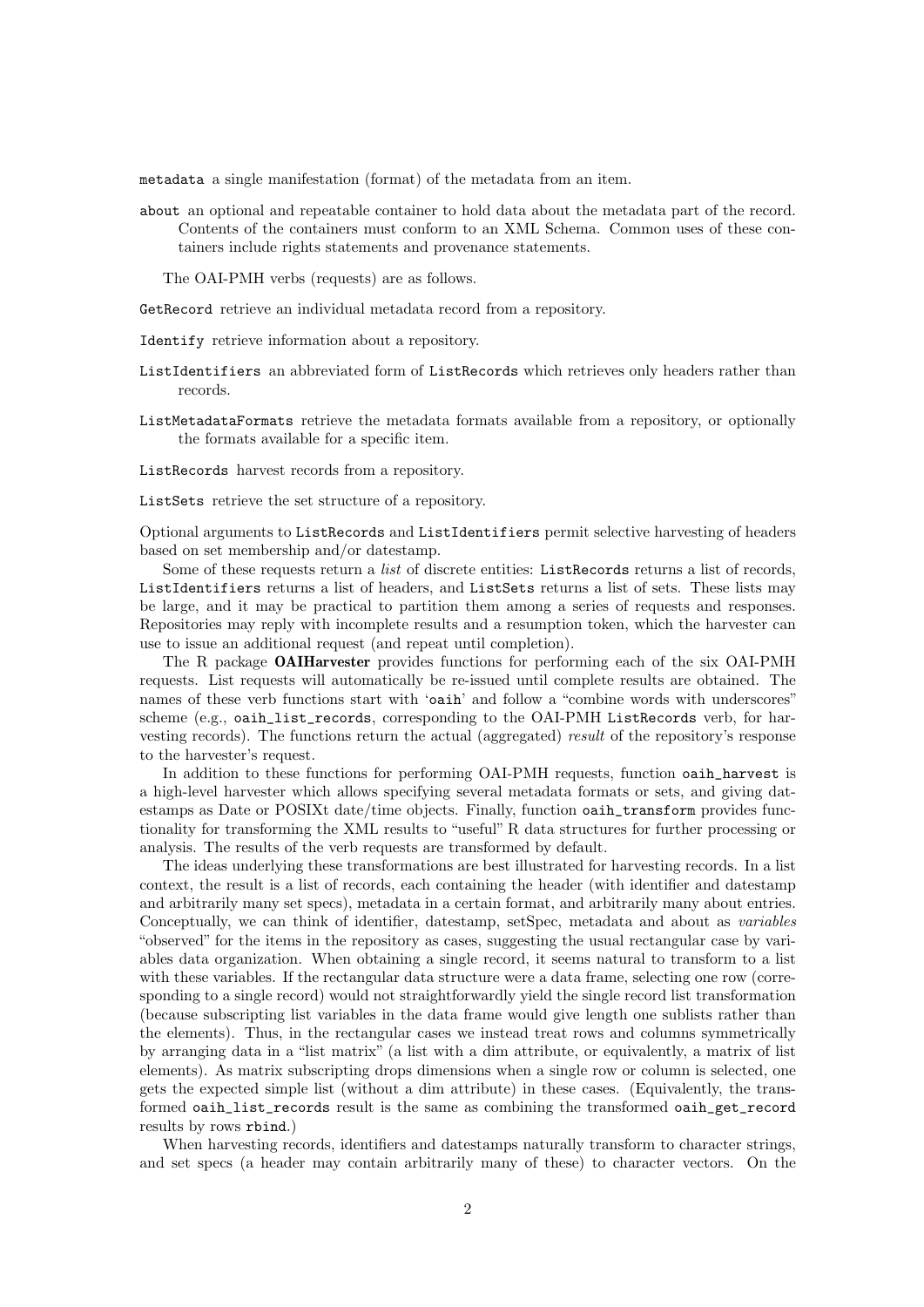other hand, metadata can be made available in different formats, with different "variables". We find it more convenient to use a *constant* set of variables for a single transformation of a certain "kind" of OAI-PMH XML results. Thus, we do not immediately transform the metadata, but instead leave them as lists of XML nodes to be transformed in a second stage (with variables differing according to the metadata format; currently, metadata in the Dublin Core and RFC 1807 (<http://www.rfc-editor.org/rfc/rfc1807.txt>) formats can be transformed).

These principles (using lists of single observations on variables and possibly arranging them in a rectangular way, and transforming to constant sets of variables) applies for all transformations of OAI-PMH XML results. Transformations can be added by assigning functions in the (currently internal) environment oaih\_transform\_methods\_db.

As an example consider  $ePub^{w}$ , an electronic publication platform for research output provided by WU (Wirtschaftsuniversität Wien), which provides an OAI repository at [http://epub.](http://epub.wu.ac.at/cgi/oai2) [wu.ac.at/cgi/oai2](http://epub.wu.ac.at/cgi/oai2).

```
> library("OAIHarvester")
```

```
> baseurl <- "http://epub.wu.ac.at/cgi/oai2"
```
We can use oaih\_identify to retrieve information about the repository.

```
> x <- oaih_identify(baseurl)
```

```
> rbind(x, <i>deparse.length = 0</i>)
```

```
repositoryName baseURL example of the protocolVersion
[1,] "ePubWU" "http://epub.wu.ac.at/cgi/oai2" "2.0"
    earliestDatestamp deletedRecord granularity
```

```
[1,] "2010-09-14T14:58:32Z" "persistent" "YYYY-MM-DDThh:mm:ssZ"
```

```
adminEmail compression description
```

```
[1,] "epub@wu.ac.at" Character,0 List,2
```
Here, rbind achieves "pretty-printing": we can see that the repository provides no compression support, and 2 further description entries of kind

```
> sapply(x$description, xmlName)
```

```
[1] "oai-identifier" "eprints"
```
where entry 1 indicates that the repository complies with the OAI format for unique record identifiers:

```
> oaih_transform(x$description[[1L]])
```

```
$scheme
[1] "oai"
$repositoryIdentifier
[1] "epub.wu-wien.ac.at"
```
\$delimiter [1] ":"

```
$sampleIdentifier
[1] "oai:epub.wu-wien.ac.at:498"
```
We can use oaih\_list\_metadata\_formats and oaih\_list\_sets to find out about available metadata formats and sets:

```
> oaih_list_metadata_formats(baseurl)
```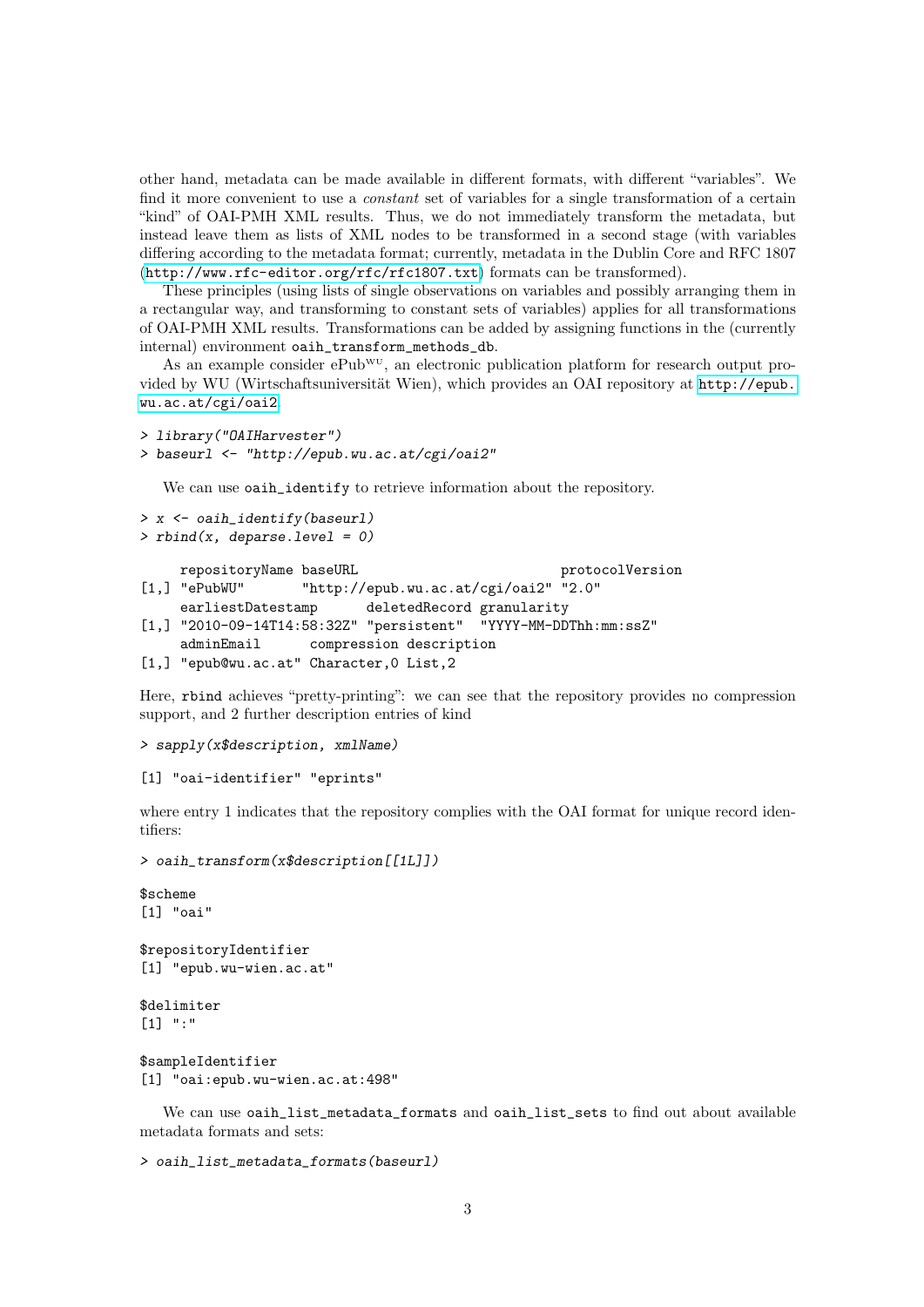```
metadataPrefix schema<br>[1.] "oai_dc" "http:
                  "http://www.openarchives.org/OAI/2.0/oai_dc.xsd"
    metadataNamespace
[1,] "http://www.openarchives.org/0AI/2.0/oai_dc/"
> sets <- oaih_list_sets(baseurl)
> rbind(head(sets, 3L), tail(sets, 3L))
     setSpec
     "796561723D32303031"
     "796561723D32303037"
     "796561723D31393935"
[36,] "74797065733D706174656E74"
[37,] "74797065733D7465616368696E675F7265736F75726365"
[38,] "74797065733D736F667477617265"
     setName setDescription
     "Year = 2001" List,0
     "Year = 2007" List,0
     "Year = 1995" List,0
[36,] "Type = Patent" List, 0
[37,] "Type = Teaching Resource" List, 0
[38,] "Type = Software" List,0
```
Only the mandatory Dublin Core format is offered, and there is a fairly refined set hierarchy for selective harvesting. If we only want the doctoral theses, we need the spec of the set corresponding to type theses:

```
> spec <- unlist(sets[sets[, "setName"] == "Type = Thesis", "setSpec"])
```
To obtain all records for the theses:

> x <- oaih\_list\_records(baseurl, set = spec)

This gives a "list matrix" with observations of 5 variables on 155 items:

 $> dim(x)$ 

[1] 155 5

 $>$  colnames $(x)$ 

[1] "identifier" "datestamp" "setSpec" "metadata" "about"

Transforming the Dublin Core metadata is achieved by calling oaih\_transform on the metadata column, after first removing empty metadata (from deleted records):

```
> m \le x[, "metadata"]
> m <- oaih_transform(m[sapply(m, length) > 0L])
> dim(m)
```
[1] 155 15

giving observations on the 15 (simple) Dublin Core elements:

> colnames(m)

| [1] "title"              | "creator"  | "subject"  | "description" "publisher" |              |
|--------------------------|------------|------------|---------------------------|--------------|
| [6] "contributor" "date" |            | "type"     | "format"                  | "identifier" |
| $[11]$ "source"          | "language" | "relation" | "coverage"                | "rights"     |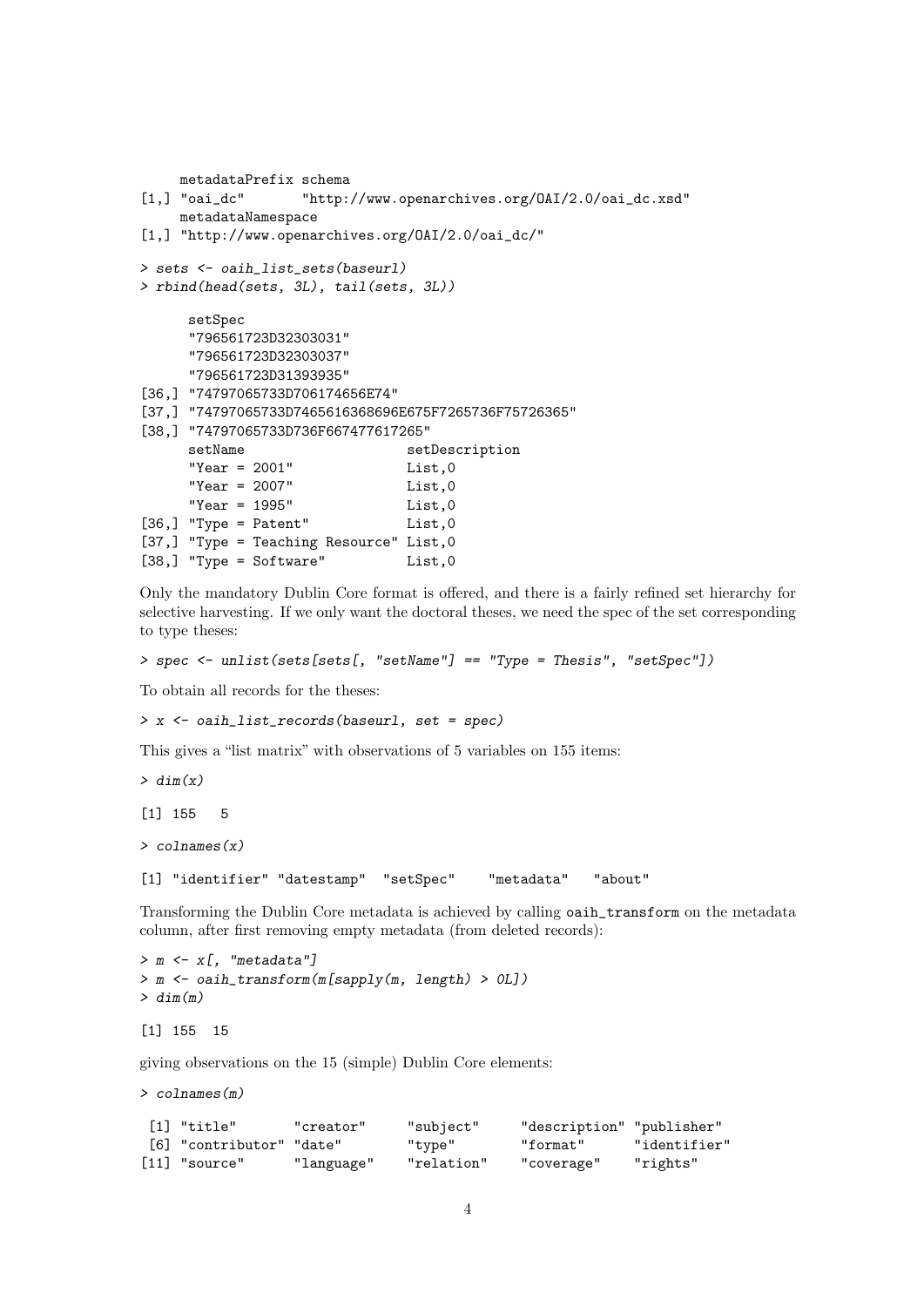Finally, the topics of the theses are available in the 'subject' DC variable, with comment "Typically, the subject will be represented using keywords, key phrases, or classification codes. Recommended best practice is to use a controlled vocabulary." (see [http://dublincore.org/](http://dublincore.org/documents/dcmi-terms/#terms-subject) [documents/dcmi-terms/#terms-subject](http://dublincore.org/documents/dcmi-terms/#terms-subject)), but without a more detailed syntactic or semantic specification.

Inspecting the output of m[, "subject"], e.g.,

```
> m[c(1L, 6L, 7L), "subject"]
[[1]]
[1] "RVK QP 530"
[2] "Stock management / marketing / risk behavior / stochastic model"
[[2]]
[1] "TETRA <telecommunication> / acceptance"
[[3]]
[1] "LINDA <Programmiersprache> / Rechnernetz /"
```
suggests that "keywords" are separated by slashes, so we can obtain all keywords via

```
> sep <- "[[:space:]]*/[[:space:]]*"
> keywords_by_thesis <-
+ strsplit(unlist(lapply(m[, "subject"], paste, collapse = " / ")),
              sep)
> keywords <- unlist(keywords_by_thesis)
```
giving a total of 1059 keywords. Most of these only occur once:

```
> counts <- table(keywords)
> table(counts)
counts
 1 2 3 4 5 6 24
844 65 11 3 2 1 1
```
(re-iterating the above comment on using controlled vocabularies). The most frequently used keywords are

> sort(counts[counts >= 3L], decreasing = TRUE)

keywords

| Österreich           | Umfrage           | Unternehmen                        |
|----------------------|-------------------|------------------------------------|
| 24                   |                   | 5                                  |
| economic development | Austria           | Internet                           |
| 5                    |                   |                                    |
| Ökonometrie          | Arbeitsmarkt      | Armut                              |
|                      |                   | 3                                  |
| China                | <b>RVK QP 530</b> | <b>RVK QV 578</b>                  |
|                      |                   | 3                                  |
| Verbraucherverhalten |                   | Wettbewerb Wirtschaftsentwicklung  |
|                      |                   |                                    |
| XML                  |                   | simulation supply chain management |
|                      |                   |                                    |

which unfortunately does not include 'R': but there is at least one such entry

```
> counts["R"]
```